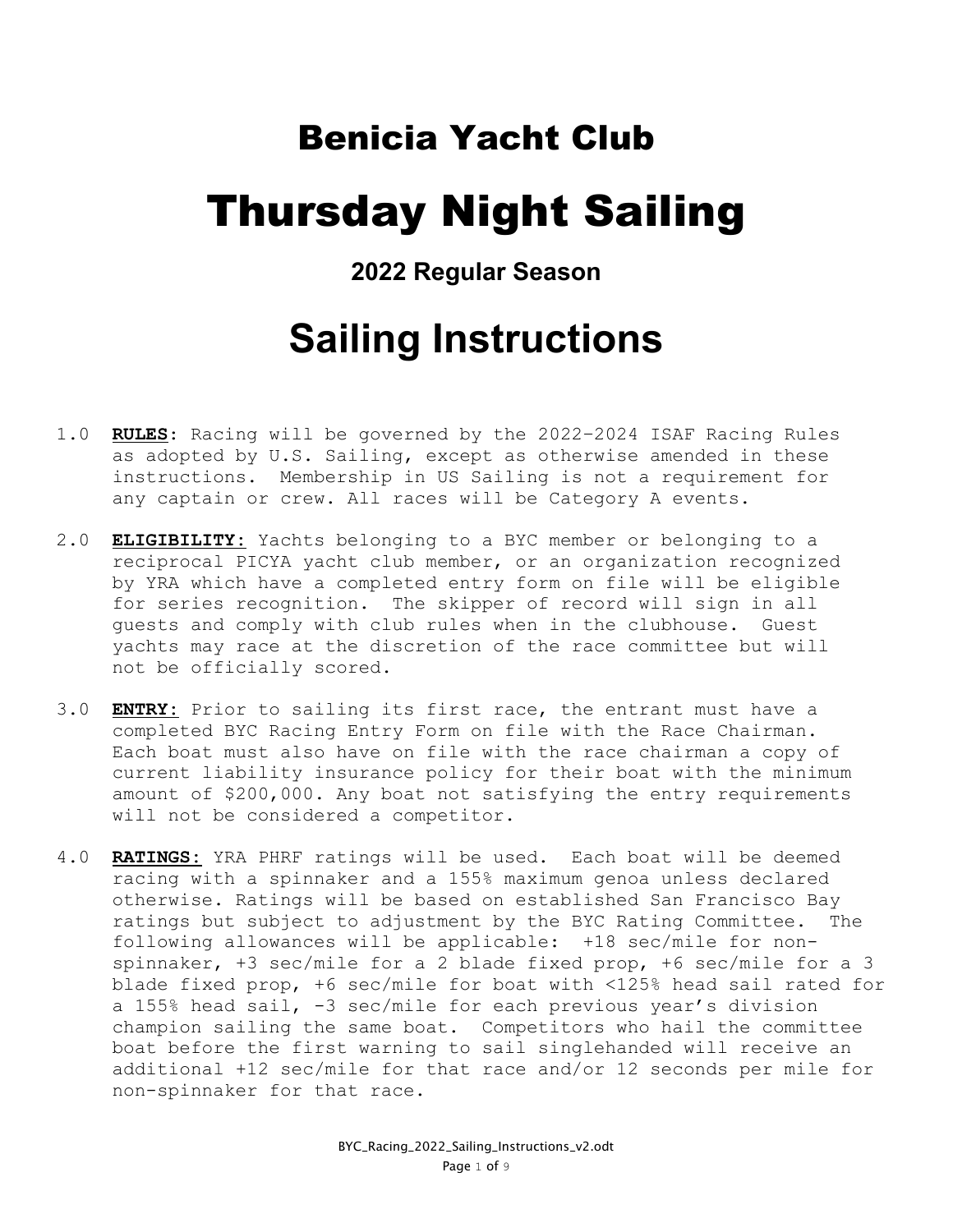Requests for rating change shall be submitted in writing to the Rating Chairman along with evidence to support the request. Rating changes must be posted prior to the first race in a monthly series. No ratings will become effective mid-month.

- 5.0 **COURSES AND MARK DESCRIPTIONS:** Published as a separate Course Sheet. The Course Sheet is part of the Sailing Instructions.
- 5.1 **COURSE SELECTION:** Each Thursday, an assigned skipper will select the courses for all Fleets. The courses selected are to be sent to the Committee Team Lead on the day of the race by 1700 hours.
- 6.0 **MANAGEMENT:** Racing will be under the management of the Race Committee of the Benicia Yacht Club which shall have full power to interpret the rules and conditions governing each race, to decide eligibility, and to reject the entry of any boat. The Race Committee is composed of the Race Chairman, the on-the-water race management, and if applicable the owner/operator of the committee boat.
- 7.0 **NOTICES TO COMPETITORS:** Notices will be posted on the Benicia Yacht Club Racing Website(s).
- 8.0 **CHANGES IN SAILING INSTRUCTIONS:** Any change in Sailing Instructions will be posted on the Benicia Yacht Club Racing website(s) at least 5 days prior to application of the change. In addition, at least one email will be sent the competitors to alert them of the change.
- 9.0 **ON-THE WATER COMMUNICATIONS:** Each boat intending to race must check in with the Race Committee before starting. Check in may be by hail or on VHF Channel 71.

The Race Committee will monitor VHF channel 71 for traffic concerning withdrawals and emergencies during the race. The Race Committee will broadcast on VHF channel 71 instructions relating to modification, cancellation, or abandonment of a race. The Committee will make a reasonable effort to respond to inquires concerning course and starts.

A boat retiring from a race must notify the Race Committee of that fact by hail, on VHF channel 71, or by phone. Boats finishing after dark should notify the Race Committee by radio approximately one(1) minute before finishing.

10.0 **MINIMUM EQUIPMENT:** All boats must comply with the U.S. Coast Guard safety equipment requirements for recreational vessels. All boats must display the proper running lights. All boats must have a VHF radio that is operating and tuned to channel 71 while they are in the race. Failure to do so may disqualify the boat.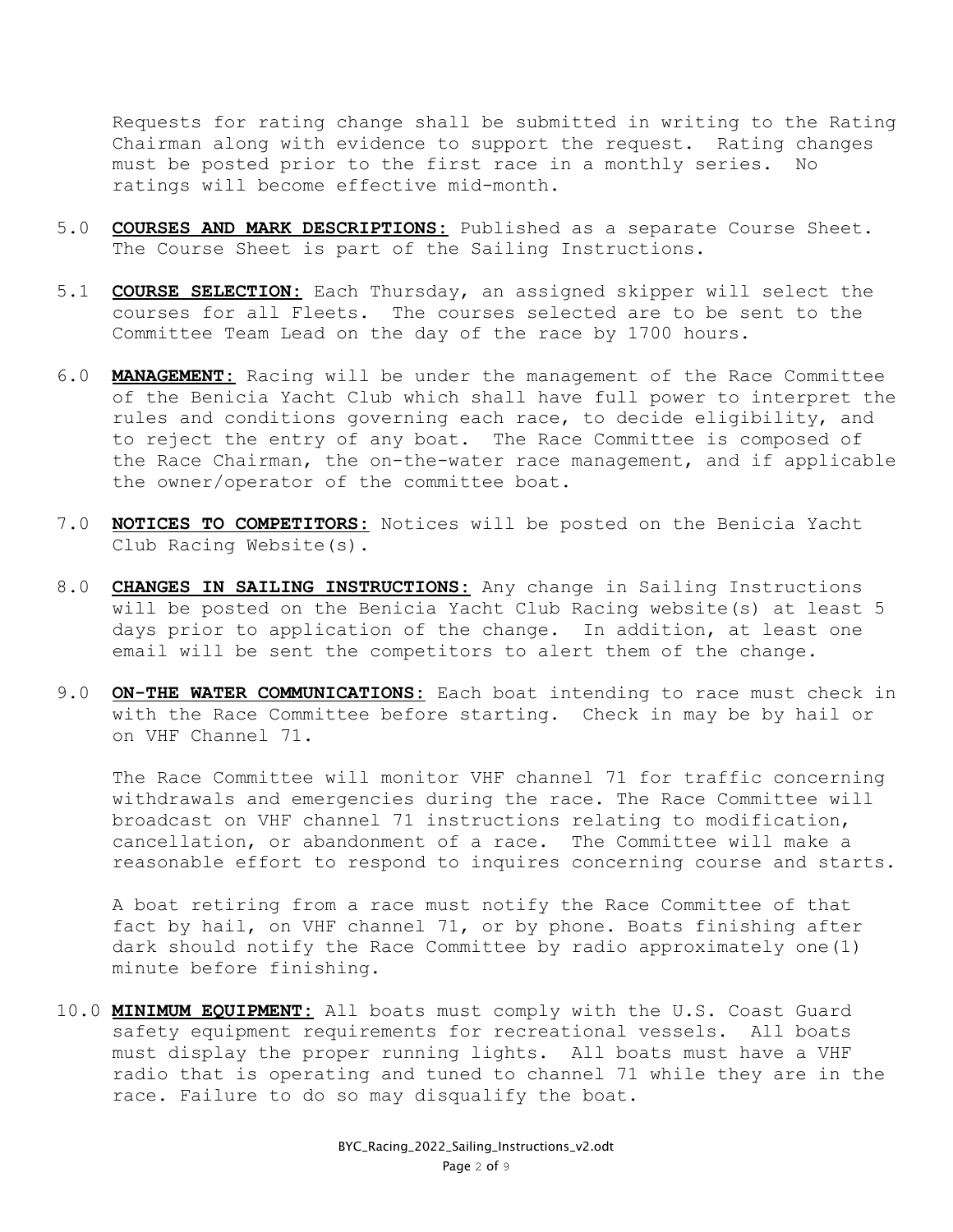- 11.0 **RESPONSIBILITY:** It is the sole responsibility of each skipper to decide whether to start, or to continue to race.
- 12.0 **INTERFERENCE WITH COMMERCIAL TRAFFIC:** Boats must not interfere with commercial vessels, naval vessels, tugs or fishing boats. Boats so doing and thereby endangering their own safety and that of others will be subject to disqualification and/or protest by other competitors.
- 13.0 **START SEQUENCE:** Races will be started per the course sheet, with classes starting at 5-minute intervals. The Start procedure will comply as described in RRS Rule 26, "Starting Races". The starting line will be between a staff displaying an orange (or white) flag or shape on the race committee boat and the starting mark. Yachts whose preparatory signal has not been made shall keep clear of the starting area and all yachts whose preparatory signal has been made. Starting times are shown on the Course Sheet. Courses will be signaled by international code number pennants and may not be changed after the preparatory signal is made.

The start sequence will proceed as follows:

18:00:00 C Fleet: Warning 18:05:00 C Fleet: Start; A Fleet: Warning 18:10:00 A Fleet: Start; Aloha Fleet: Warning 18:15:00 Aloha Fleet: Start

- 13.1 **Alternate Start Line:** The race committee may choose to start and finish the race from on-shore in the absence of a committee boat. The start and finish line shall be a line extending 50 yards south from the start buoy in line with a white or orange flag on shore near the marina gate for E Dock. The race committee will make every attempt to coordinate the flag sequence with radio transmission on channel 71.
- 14.0 **RESTRICTED AREAS:** Daymark "23" (near Benicia's 1st Street Pier) must be left to the north. Boats may not pass between the islands or visible rocks and the North shore of the Carquinez strait.
- 15.0 **INDIVIDUAL RECALLS:** Individual recalls will be signaled in accordance with ISAF rule 29.1. The Race Committee may hail an over early boat by sail number or name, but hailing is not required. Failure of any boat to be aware of the Race Committee signal shall not relieve the boat of her obligation to start correctly. Returning boats must yield to all properly starting boats.
- 16.0 **GENERAL RECALLS:** When at the starting signal, one or more unidentified boats are on the course side of the starting line, or there has been an error in the starting procedure, the Race Committee may signal a General Recall.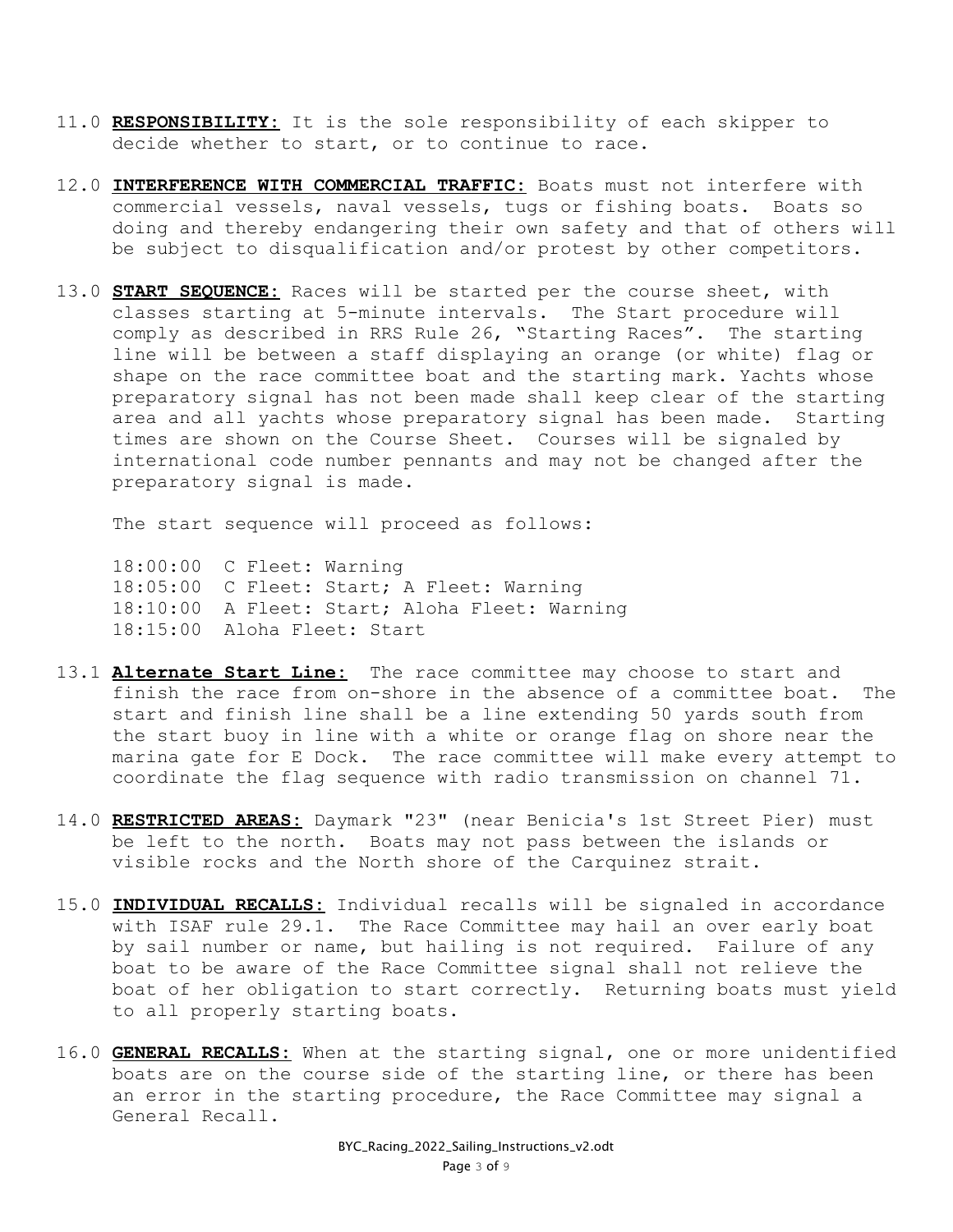Recall of the entire starting division will be signaled by radio. All boats will immediately return for restart after the following divisions have started. All following divisions will start in their assigned sequence.

- 17.0 **ALTERNATIVE PENALTY:** The two turn penalty as written in paragraph 44.1 of the ISAF 2022-2024 Racing Rules of Sailing with U.S. prescriptions will be in effect. If fouled by another boat, immediately hail your intent to protest so that the other boat can elect to perform the alternate penalty. To absolve the protest, the protested boat must get clear and perform two turns in the same direction, staying clear of all boats until on the proper course for the next mark. Fouling a mark is now a one turn penalty.
- 18.0 **SHORTENED COURSE:** Courses may be shortened by consensus of the skippers and approval by the Race Committee. The Race Committee will broadcast the course change over VHF radio, and they will make a reasonable effort to ensure that all applicable boats are aware of the change.
- 19.0 **TWICE AROUND:** Twice around flags are discontinued.
- 20.0 **THE FINISH:** The finishing line will be between a staff displaying an orange (or white) flag or shape on the Race Committee boat and the finishing mark or as noted in paragraph 13.1. The direction for finishing will be described in the course sheet. Should the last yacht in the race be sufficiently behind, the race committee may leave their station and ask that yacht to take their finish time.
- 21.0 **TIME LIMIT:** All boats must finish before the time limit. The time limit is calculated as the official sunset plus 30 minutes. However, for a given fleet, if any boats finish within the time limit, then the limit for that fleet is extended for an additional 20 minutes after the first boat's finish time. Boats not finishing within the time limit will be scored "Did Not Finish" (DNF).
- 22.0 **PROTESTS:** Protests must be filed with the Race Committee no later than sixty (60.0) minutes after the official time limit (para 21.0). Protests must conform to ISAF rules.

Protest mediation may occur on the night of the race for protests involving a rule of part 2 and 4 of The Racing Rules of Sailing and paragraphs 14 and 24 of this document. Mediation will be conducted per the "Protest Mediation" document posted on the bulletin board. A boat that accepts fault at a mediation hearing shall receive a DNF score. The scores for the other boats will be adjusted accordingly.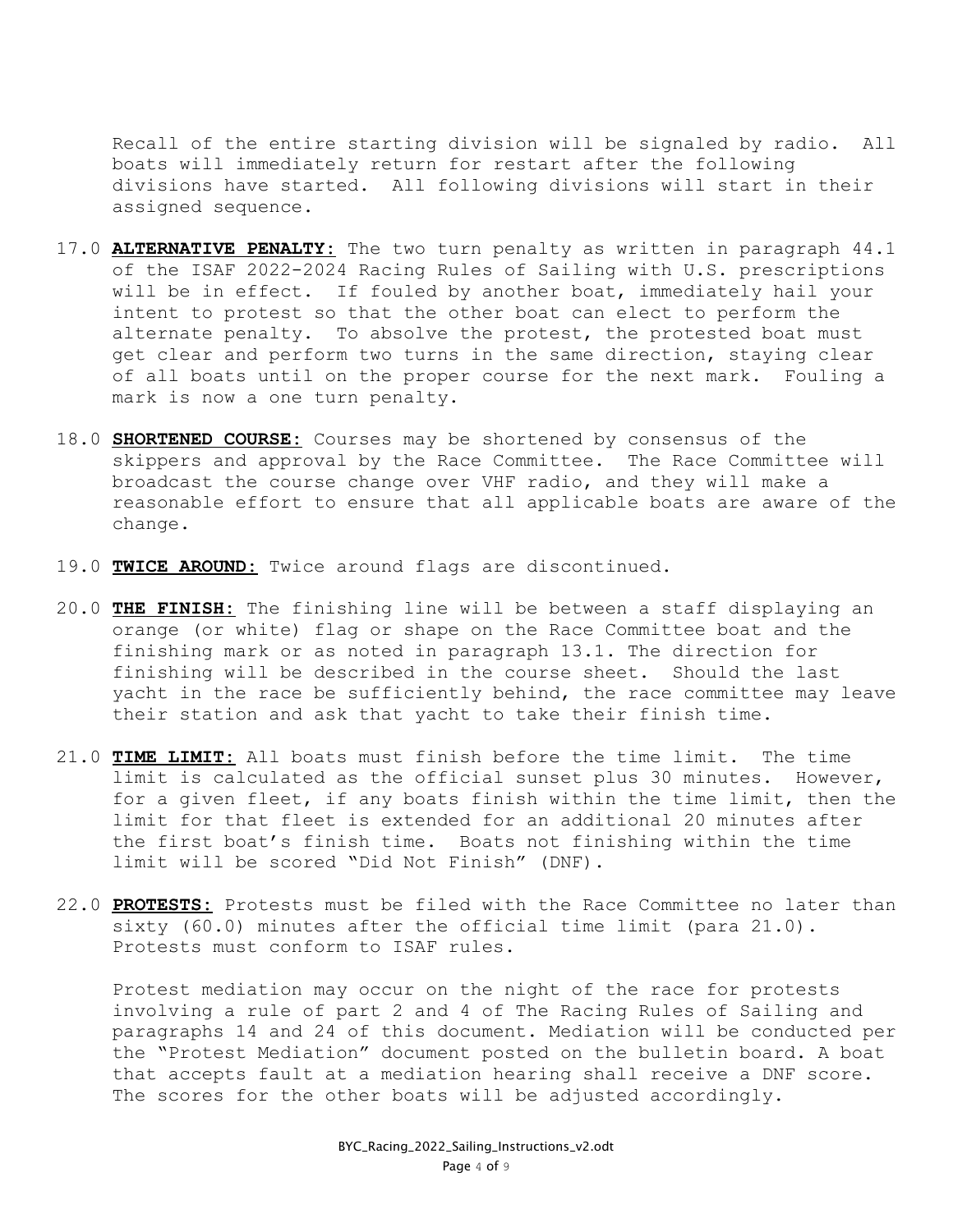If necessary, the protest will be held at an agreed time by both skippers and the Protest Chairman.

23.0 **SCORING:** The Low Point Scoring system will be used for the monthly series results: The Low Point Scoring System: The winner of each race will be scored 1.0 points, the second boat 2.0, the third boat 3.0, etc. ISAF Appendix A is amended to state that a boat not finishing (DNF) or withdrawing due to protest mediation will be scored 1.0 more than the number of boats starting. A boat not starting (DNS) will be scored 2.0 more than the number of boats starting, and a boat that is disqualified (DSQ) will be scored 3.0 points more than the number of boats starting. DSQs can not be used as throw-outs. The monthly winner will be the boat with lowest score in the best three of the four monthly races (One throw-out per month). Ties will be broken first by the number of first place finishes, then by the number of second place finishes, etc. A month is defined as the first four races in April, then the next four races will be May, etc. The final tiebreaker shall be the finish in the final race of the month or the series.

The 3-month series will be calculated using the Low Point Scoring System. Three throw-outs will be used. Ties will be broken as above. A separate perpetual trophy, the Shawn Proctor Trophy, shall be awarded to the monohull yacht with the lowest point score for the series.

A yacht whose crew serves as the Race Committee and does not sail shall average her 2 best finishes for that month to obtain a finishing position for that race, provided that the skipper is aboard the committee boat. A yacht, which races on the night of her committee boat obligation will be scored as usual. If there are only three races for the month, then the third result to be used for the calculation shall be the average of the last race of the preceding month and the first race of the subsequent month.

- 24.0 **DISPOSAL OF WASTE OR TRASH:** Boats observed willfully discharging trash overboard shall be disqualified from all races sailed on the day that the infraction is observed. The onus is on the protesting boat.
- 25.0 **FEES:** For competitive boats, the fee for the season is \$250. The following discounts apply: BYC member \$70 and; US sailing membership \$20. New race/first time skipper total fee is \$75. The competitive single-race fee is \$15. Each skipper must provide evidence that he is a member of BYC, or a member of a reciprocal PICYA yacht club, or an organization recognized by YRA.
- 26.0 **COMMITTEE BOAT:** All yachts will serve at least once as the Race Committee boat. A yacht may be requested to serve more than once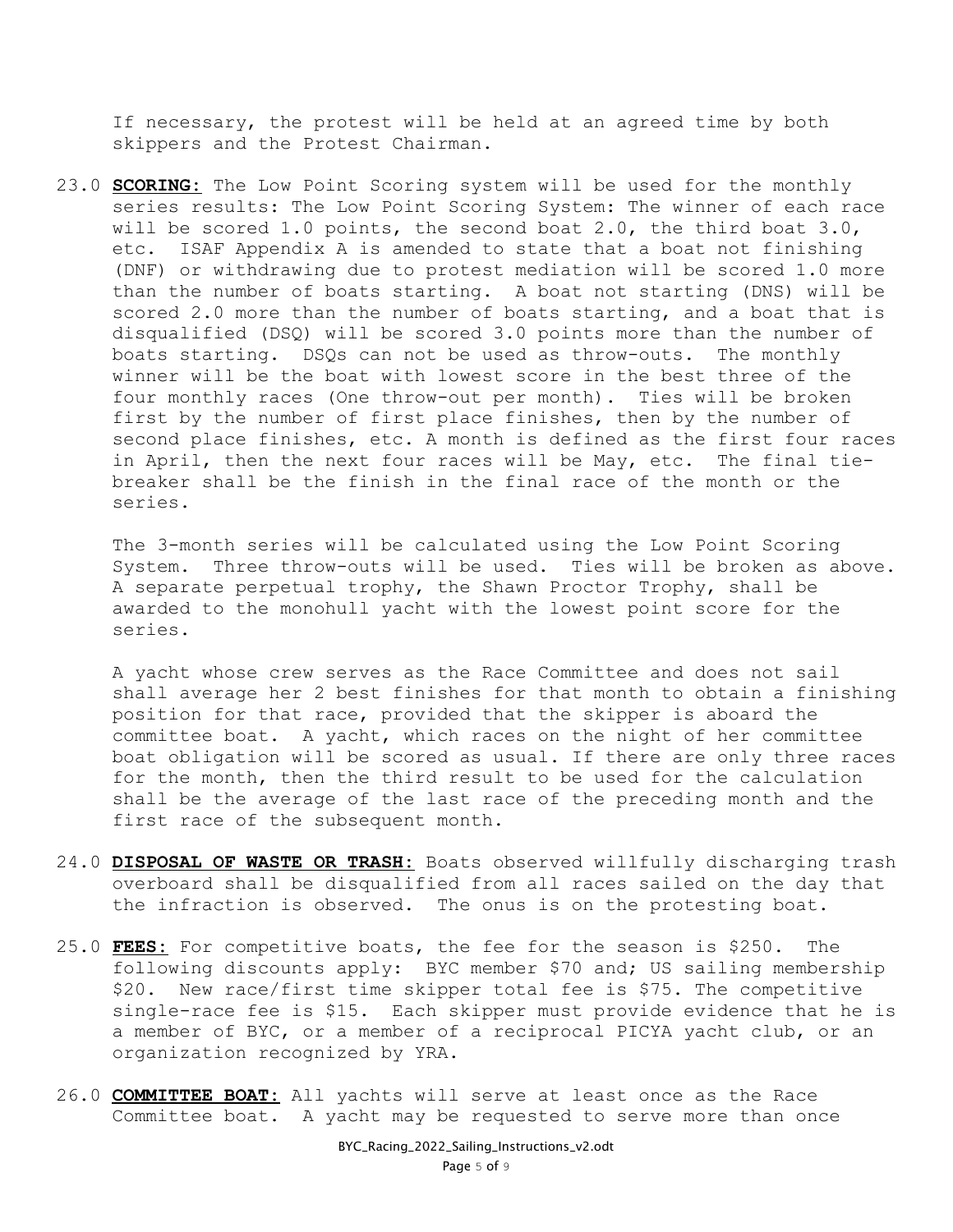during the racing season. It is acceptable for a yacht to obtain the services of another yacht or powerboat. Each yacht which serves as the Race Committee is required to provide at least three people to help staff the Race Committee. The onus is on the racer to provide the boat. The schedule will be posted on the bulletin board in the BYC clubhouse. Each skipper is responsible for food and drink for the race committee.

- 27.0 **PERSONAL FLOTATION DEVICES:** All individuals, while racing from their prep signal until the boat clears the finish line, during any BYC sponsored race must wear a personal flotation device (PFD). The only exception is to quickly add or remove an article of clothing. The PFD may be either a Coast Guard approved device or an unapproved device. Boat with individual/s not wearing a PFD for any other reason will be disqualified without mediation.
- 28.0 **LIMITING BOUY:** The race committee may place a limiting buoy near the committee boat. Yachts will be disqualified for passing between the committee boat and the limiting buoy. Yachts touching the limiting buoy during their starting sequence must complete a 360 degree turn before rounding the first mark of the course.
- 29.0 **SAIL NUMBERS:** Only the main sail number will be used for identification. Numbers on all other sails are not necessary and/or do not have to match the main sail number.
- 30.0 **A WARDS:** The number of awards will be according to the number of yachts in a fleet as noted: 9 or more……………..4 5-8……………………………….3 4…………………………………….2 3 or less……………….1
- 31.0 **NON-SPINNAKER:** Boats racing without a spinnaker are limited to using one head sail at a time unless they are changing from one sail to another**.**
- 32.0 **A BANDONMENT OF RACE:** The race committee may determine to abandon a started race. An announcement over VHF radio must be made immediately.
- 33.0 **GUEST RACERS**: For their first race, a quest shall sail without a fee. The quest shall be scored for that night, but their placement shall not effect the placement of the officially entered racers. Subsequently, guest racers must complete an entry form and include an entry fee of \$15.00 per race and have their insurance information submitted the race committee before race start. Their times and placements shall be announced but will not be included the series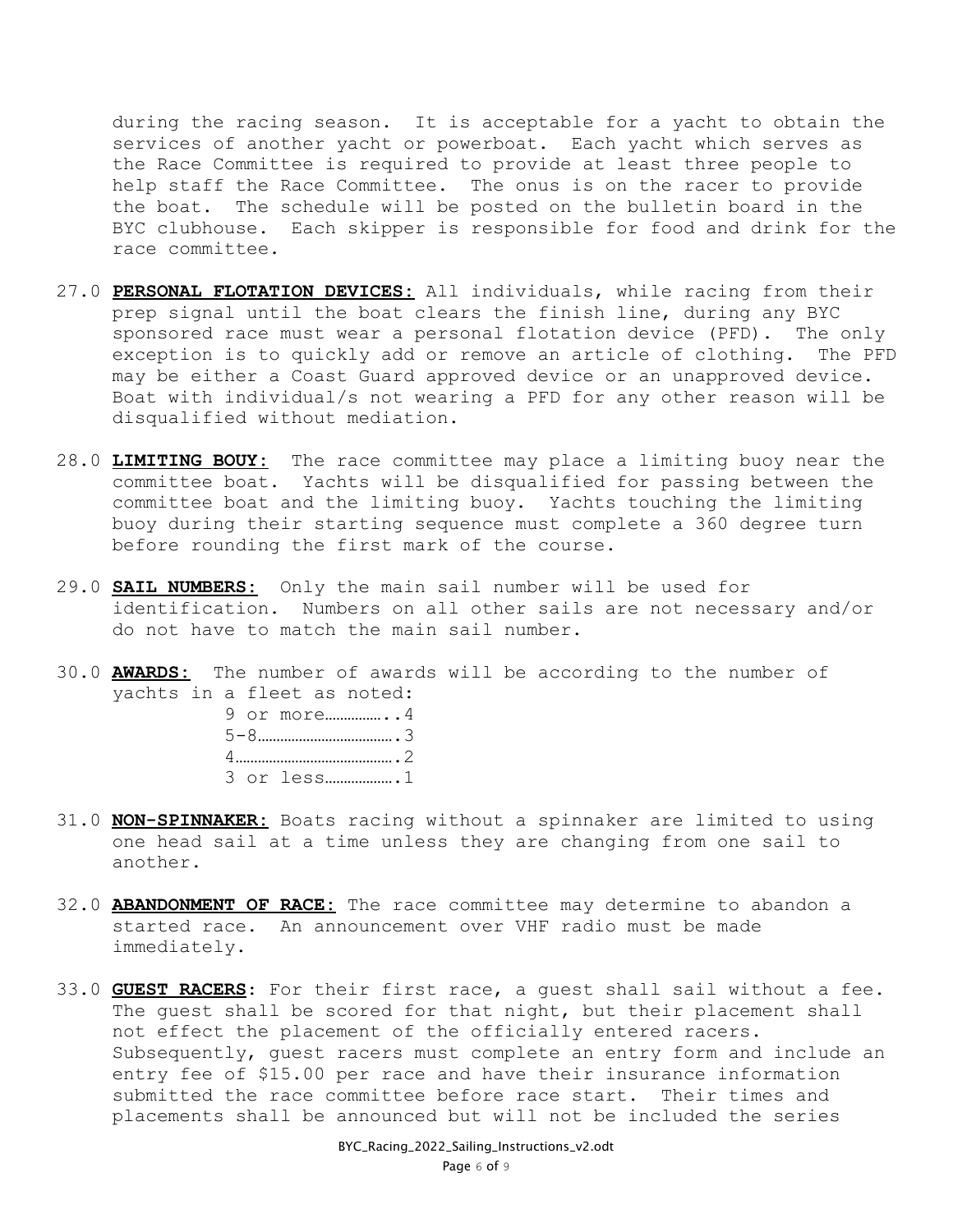scoring unless they enter for the entire year. Guest racer fees paid will be subtracted from the season entry fee should the guest wish to enter for the whole season.